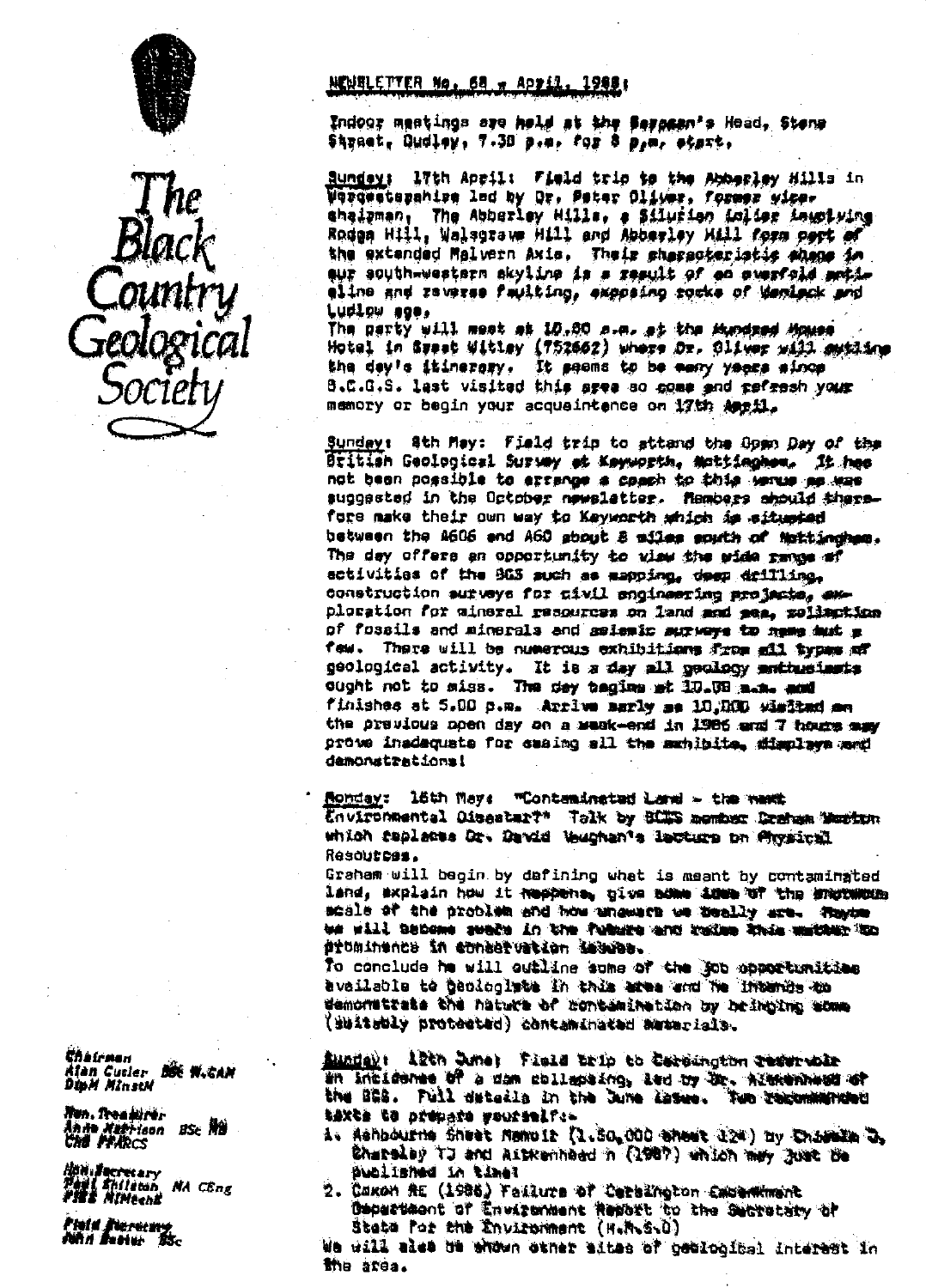Monday: 20th June: Evening field trip to **the Stourbridge Area. Leader Alan** Cutler.

Monday: 11th July: Evening field **trip to** be arranged.

Monday: 19th September: "Those Incredible Limestone Mountains of South China" illustrated talk by Tony Waltham of Trent Polytechnic, Nottingham.

October: Field trip to Clee Hills. Joint meeting with Shropshire Geological Society. Awaiting confirmation.

November: To be arranged.

December 5th or 12th: "Racecourse Colliery" lecture by Nigel Chapman of the Friends of the Black Country Museum mining group.

# Editorial:

 $\mathbf{I}$ 

Life, as all of us are aware, is a series of ups and downs, but the life of anyone connected with geology seems particularly prone to these swings of fortune.

As a society we have had our succeses and failures - 76 turning up for a field trip, our conversazione-and memorable lectures to days when we have been very thin an the ground yet ours is nothing when set against the dramatic events within the world of economic and engineering geology. The completion of the **Japanese interisland rail tunnel (34 miles in** length) was hailed as a technological marvel. Overcoming major geological problems it was finally opened this year, vastly overbudget, after 25 years work. It is no longer needed or viable due to competition from air travel. One hopes a rosier future awaits the Chunnel. The hot rocks project of Camborne School of Mines has received further government funding as a potentially successful geothermal energy project but before the first watt of power has been generated it is being blamed for releasing much greater

energy in Cornish Earthquakes! The residents of Abbey Village in Lancashire were confidently **ex-**

pecting a new village hall courtesy of Amoco whose exploration well was predicted to hit but **the latest news** is that the well **is dry** and drilling has ceased. Building houses of solid granite - a wise choice until the Radon Gas levels are measured!

Our landscape is littered with geological new successes and old failures. Whilst one area or generation benefits another counts the cost. In the 'From the Papers' section include a selection of such geo-events. One resounding success, however, is the Chinese Dinosaur exhibition which members visited in Cardiff recently. This excellent exhibition demonstrated the size, shape and variety of Dinosaurs which roamed the earth from the Triassic to the Cretaceous periods. A thoroughly enjoyable day.

4th January, 1988: Lecture by Dr. Russell Coope of Birmingham University 'Mammoth Remains in Shropshire.

When some large bones were unearthed in a gravel quarry at Condover near Shrewsbury, it was fortunate that an interested amateur realised their significance and raised the alarm, otherwise they might have been lost for ever.

Dr. Russell Coope was called in, and as he described in his lecture he is used to beinc offered all sorts of bones which turn out tc be just farm cattle. But this time it was different - it looked like a mammoth but it was in a horizon much more recent (11,000 **years ago) than any previously discovered mammoth in western Europe. Either** it wasn't a mammoth (then what was it?) or here was a great new discovery; fortunately it was the latter and it turned out to be a really important find. Dr. Coope took us through the stages of discovery and evaluation in a most entertaininc way. Not just one mammoth, but two babies as well came to light, and of course everyone thought they were a mother and her family. In the event, the adult was a male so it is not clear if they were together or died at different times.

The geology showed that the mammoths had become trapped in the mud at the bottom of a kettle-hole caused by melting ice. There we evidence - from plant and insect remains that there was a warm climatic interval and it appeared that the mammoths had been grazing on lush vegetation, and gone too nea the edge!

Did one of the babies fall in, and the adult tried to rescue it? We shall never know. Dr. Coope is an expert on insects, and had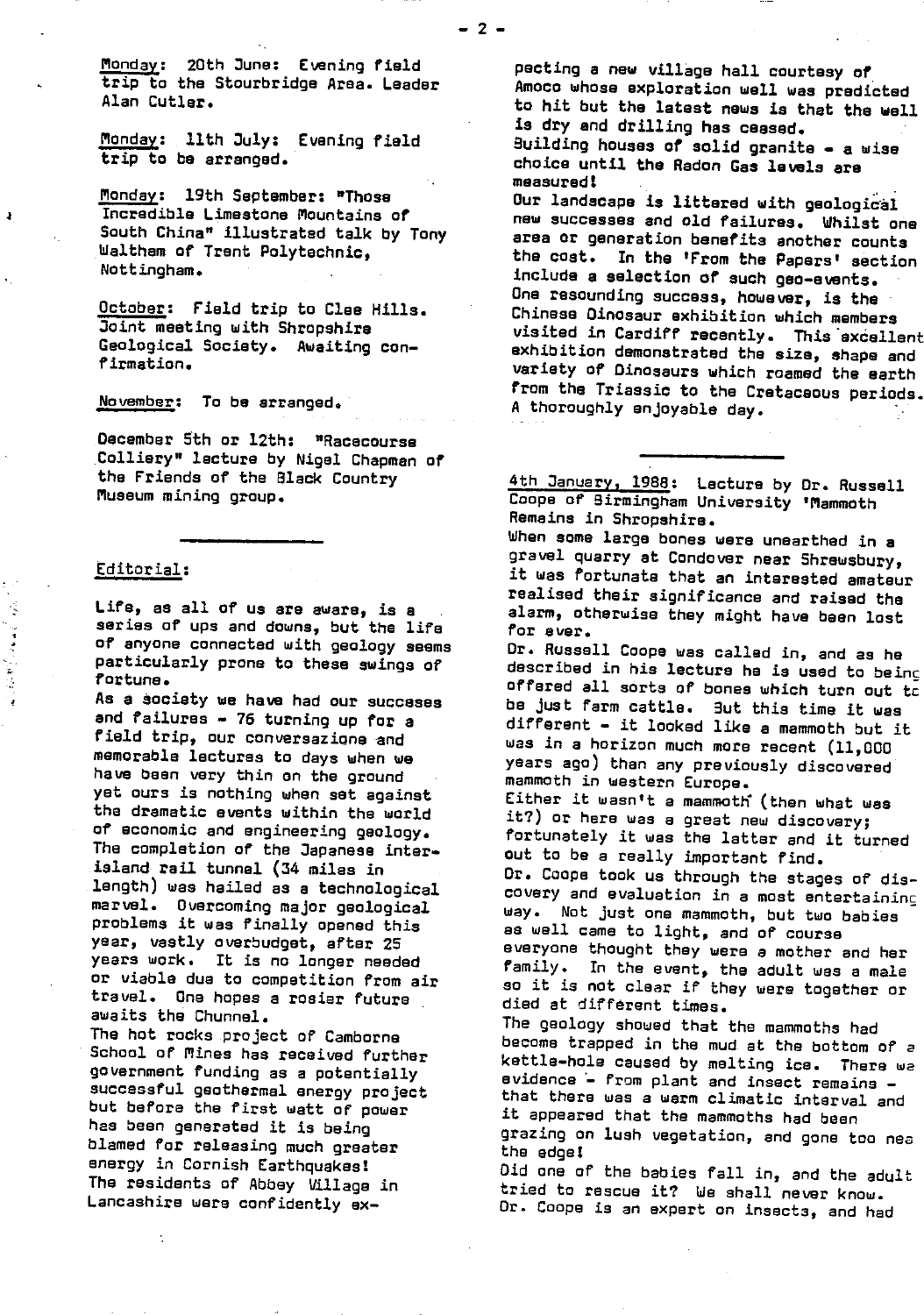already shown from his insect studies that there were two warm periods during the late ice age - roughly 40,000 years and 11,000 years ago. Virtually all mammoth remains found in western Europe belong to the earlier period, and it appeared that then they left Britain. BUT this new find showed that they returned during the later warm spell, crossing the land bridge from Europe, although they do not seem to have stayed long. Almost complete skeletons of the adult and one baby were recovered, and they will be reassembled for exhibition.

Â

Dr. Coops's lecture had a mixture of academic insight and boyish enthusiasm. He paid tribute to the many other academics who helped, and to the great band of amateurs who did most of the digging - but his own outstanding contribution is clear.

Society members must keep their eyes open whenever they see bones in the field!

Paul Shilston:

8th February, 1988: Lecture by Paul Shilston 'Canyons in Utah and Arizona'.

Society members are fond of two things - geology, and going away on holiday. So what better than to combine them and go on a geological holiday, especially when it is to some of the most spectacular scenery in the world?

The canyons of Utah and Arizona comprise almost all the best-known canyons, including Grand Canyon, and they are all formed in the Colorado Plateau. The plateau is some 300 miles across, and is perfect for the visiting geologist as it contains strata from virtually all periods,the strata are almost always horizontal, and since it lies in a semi-desert area there is no vegetation to hide the rocks.

Each canyon has been formed by river erosion as the land level slowly rose, and the steep sides of the canyons are due to the near-desert conditions which restrict weathering. Grand Canyon has to be seen to be believed - its sheer scale is breathtaking - and it gives a display of horizons from Precambrian up to

Permian. Harder bands - in particular the Coconino sandstone (Permian) and the Redwall limestone (Mississippian or Lower Carboniferous) - give the canyon a stepped profile.

There are many magnificent sights in the area but the prize must go to Bryce Canyon, in Tertiary sandstones and limestones.:.•The rocks are poorly cemented and have pronounced vertical joints, so that they readily form stacks and pillars; together with the lovely rose-red colour of the rocks it makes an unforgettable sight. Bryce . Canyon is named after Ebenezer Sryce who ran a cattle ranch nearby - all he could say about the place was ITS A HELL OF A PLACE TC LOSE A COW.

Finally, everyone knows Monument Valley with its "buttes" beloved of western movies. These result from a capping of resistant Da-Chellay sandstone (.Permian) underlain by a shale horizon; when the capping goes, the shale erodes quickly, so the landscape consists of isolated stumps (buttes) or larger - features (mesas).

Paul Shilston:

7th December, 1987: Lecture by Dr. A. Chambers of Aston University 'Greenland'. Dr. Chambers provided us with a most fascinating insight into the geology of an ancient volcano system in Greenland. The area studied in greatest detail was the Igoliko complex in S. Greenland but a visit to Cap Brewster in E. Greenland was also included at a helicopter cost of £1,500 per hour.

The Igoliko complex is in an area of savage .beauty most dramatically shown in the 24 hour sunshine of an Arctic summer. Kataa^atic winds, however, lead to frequent fog which together with icy glacial meltwater, polar bears and avalanches provide some indication: of the hazards of geological research in such wild places.

Nepheline sysnites and syenites dominate the area with numerous composite dykes near the margins of the magma tube. Cauldron subsidenca has produced an igneous body 3 kms deep and 10 kms wide. The almost total exposure of the rocks due to the erosion by ice sheets allowed us to see a 3-0 picture, very rare in more temperate and tropical latitudes. Xenoliths rounded by the magma movements, larger crystals where water was in great abundance and the sedimentation of crystals to produce cumulate textures were just some of the observed phenomena.

The intrusion has a saucer shaped structure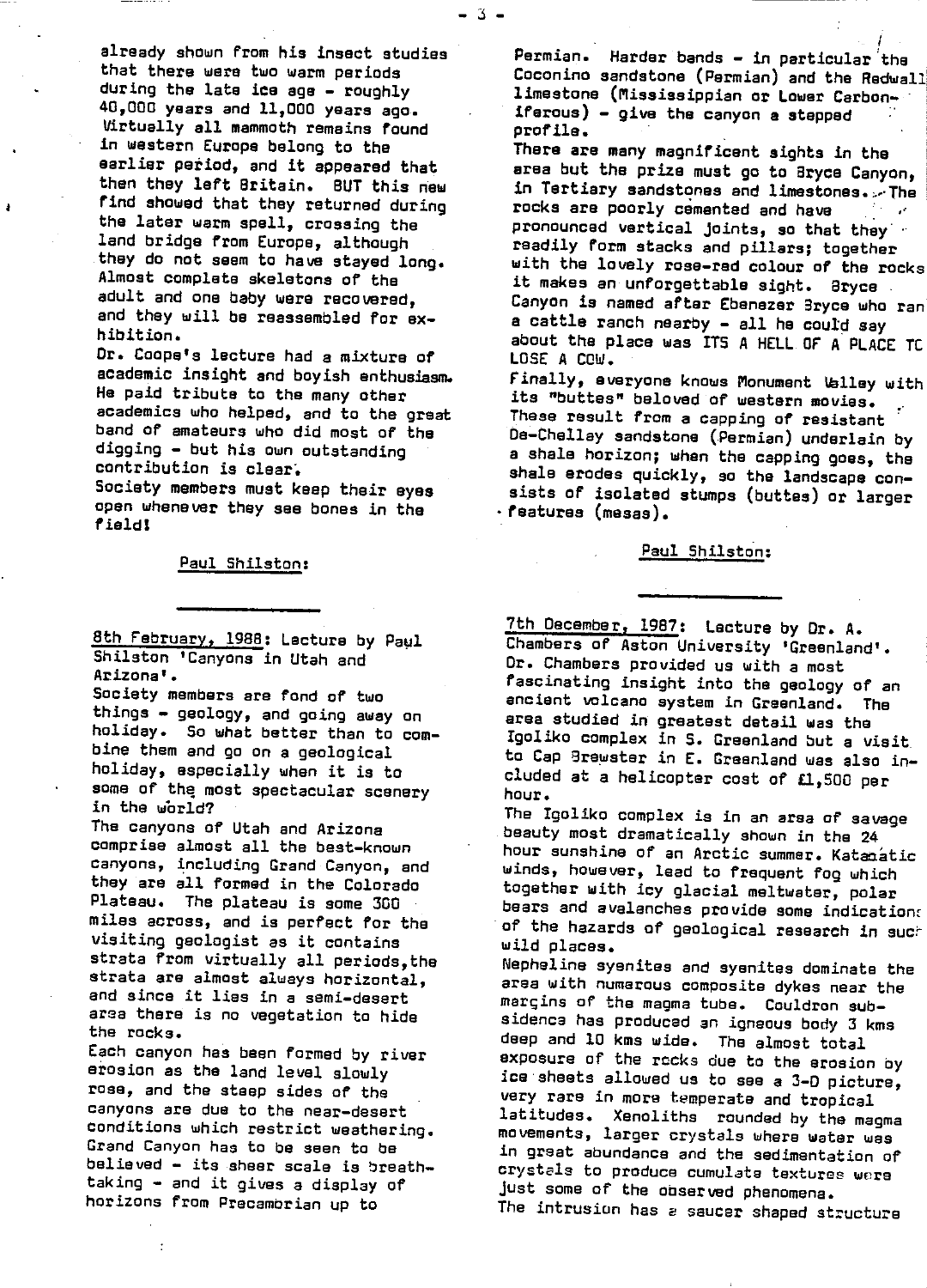with a mineralogy of **Olivine,Pyroxene,** 3iotite, Apatita, Potassium,Feldspar and around 20% **Nepheline in some areas. Other accessary minerals are Analcime and Kancrenite (NaSiCO3). Detailed research has shown that subdivision** can be **made on the basis. of mineralogical units with a centre zone containing Analcime and Niobium** together with other rare **exotic elements. These have become concentrated in the late stage residual fluids to form a highly fractionated core whilst the roof and sides of the chambers were already formed. Rinkite and Tantalum were also detected here.**

**A chemically based proof of this mechanism of emplacement was then outlined. Certain minerals are** concentrated in the rim areas whilst others are confined to the core region reflecting the.time scale of successive solidification of the intrusion. Barium concentration in. Feldspar for example decreases with distance from the margin of **the body. Dr. Chambers supported his theories with further textural and mineralogical evidence which complemented and confirmed** the field observations. Overall this provided a very thorough view of geological research from field study to laboratory techniques as a means of hypothesis formulation and solution.

To conclude Dr. Chambers showed us some general views of **life and its discomforts in** this remote part of .the world; pitching tents on blocky lava flows, rabid husky dogs and the numerous carcasses of the musk oxen victims of polar bears. But there would have been no shortage of 3CGS volunteers for the next trip. Many thanks to Or. Chambers for a most fascinating evening.

A. Rigby:

## **BCGS NEWS:**

A.G.M: The A.G.M. was held on 12th March in Cardiff. The 1987 report is attached in this newsletter for those who didn't attend. The treasurer's report showed very healthy finances and hence no subscription increase in the immediate future. The officers were re-elected but subsequent to the annual report John Easter retires as field secretary.

**Rock and Mineral Fair at Chatterley** Whitfield Mining Museum 28th-29th Mav. **Admission 20p. <sup>g</sup> uy, sell, exchange rocks, minerals or fossils.** Further details contact North Staffs Group of the **Geol. --' Association (NSGGA) c/o Chatterley Whitfield** Turstall, Stoke-on-Trent.(0782) 813337.

Exhibition at Stoke-on-Trent city museum and Art Gallery - Brownend Quarry and Waterhouses fossils. 31st March to 16th, May.

#### **Fieldwork Courses etc :**

**1. Losehill Hall - Peak District National Park have** sent details of summer activity. holidays including one weekend course on caves 23rd-25th September at a cost of £59. and a similar course on Minerals, Rocks and Fossil 28th-30th October at the same price.Datails from editor or Peter Townsend *on Hope Valley* (0433) 20373.

2. University of 3ristol - Geological Fieldwork weekend course 29th April-lst May at Urchfont. Appl y to the Warden, Lirchfont **Manor College, Devizes, Wiltshire,SN1O 4RG.**

**3. Medway Mineral and Fossil Fair to** be held in the Community Hall, Hempstead Valley Shopping Centre (Savacentre), Gillingham, Kent on Saturday 25th June. loam - 5 pm. Admission 4Qp. **More** than 25 dealers will be there. Details also recommend visits to two **classic** fossil sites - Warden Point,Sheppey, (low tide 4.30 pm) in the London Clay and Coot Point, Folkestone (low tide 2.30 pm). On Sunday 26th June there **will** be trips organised to these localities. Please apply to Mr. A. A. Mitchell, 10 Prinys Drive, Wigmore, Gillingham, Kent, MEB ORB. (0634) 35507.

Han. Secretary : Paul Shilstan, 15 St. Nicolas Gardens, Kings Norton, 3irmingham 838 8Th. Tel: 021 459 3603.

Editor: Andrew Rigby, Witley House, O.S. Hospital, Stourbridge 0Y8 1QX. Tel: 0384 390916.

See over for 'From the Papers'

- 4 -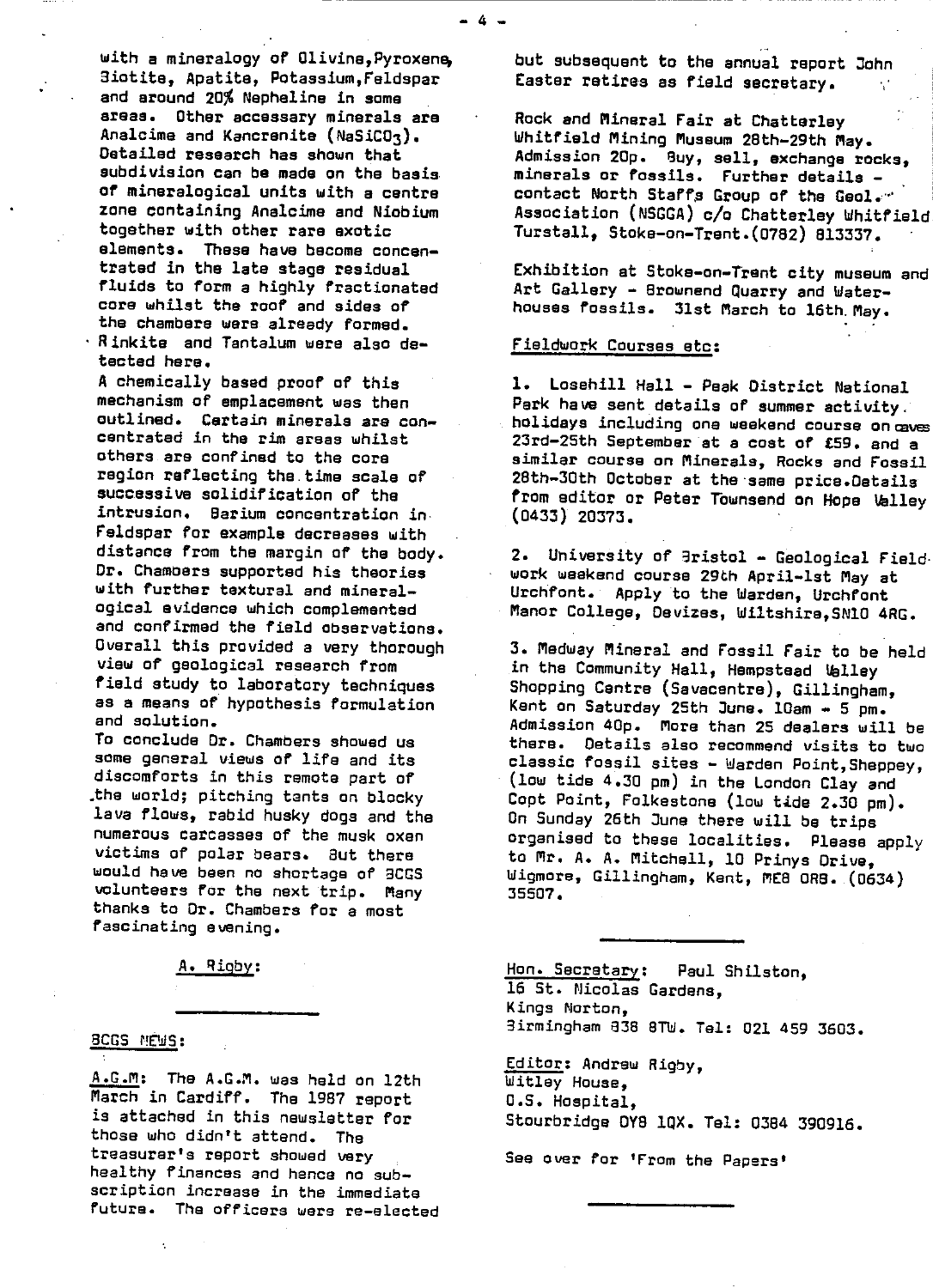# The Black Country Geological Society

## 1987 Annual Report

#### Membership

The membership during 1987 declined slightly compared with the previous *year,* giving an end of year total of *5*0 compared with *55* in 1986.

The membership profile was made up as follows: - 34 (36) individual members, 6 pairs (7) family members, 1 junior (no change), and 2 (3) Associate members. Figures in parenthesis indicate 1986 members.

### Annual Programme

A total of 12 meetings were held during 1987, four being field meetings and the remainder being lectures or other indoor meetings. We were most fortunate to receive the support of eight guest speakers/Ieaders. These included Professor Westbrook from Birmingham University, Dr Bulland who led the trip to alternative sites in the Malverns soon to be the subject of a new trail guide. Mention must also be made of the Cotswolds trip on which Hilary Giltrap found some small pieces of fossil reptile bone which have caused some interest in the scientific establishment and was also reported in Geology Today magazine.

### Conservation

### (a) Collections

The appointment of Colin Reid to the new post of Geological Curator at Dudley Museum has had a most striking and beneficial effect upon the collection's welfare and the promotion of the subject locally.

A small party of members visited Wolverhampton Art Gallery in May to see the new displays of the Frazer collection.

### (b) Site News

The principal activity in 1987 was the preparation of a list of geological sites within Dudley Metropolitan Borough for inclusion in the SINC (Site of Importance for Nature Conservation) scheme. A total of twenty five sites have been selected and submitted to the Nature Conservancy Council for scheduling. It is hoped that this will be the beginning of a formalised second tier system with much more widespread application. Each site selected has had to be supported by descriptive material including stratigraphic, palaeontological or structural information. The record forms of the National Scheme for Geological Site Documentation were utilised and a comprehensive literature search gave additional bibliographical information.

 $-1 -$